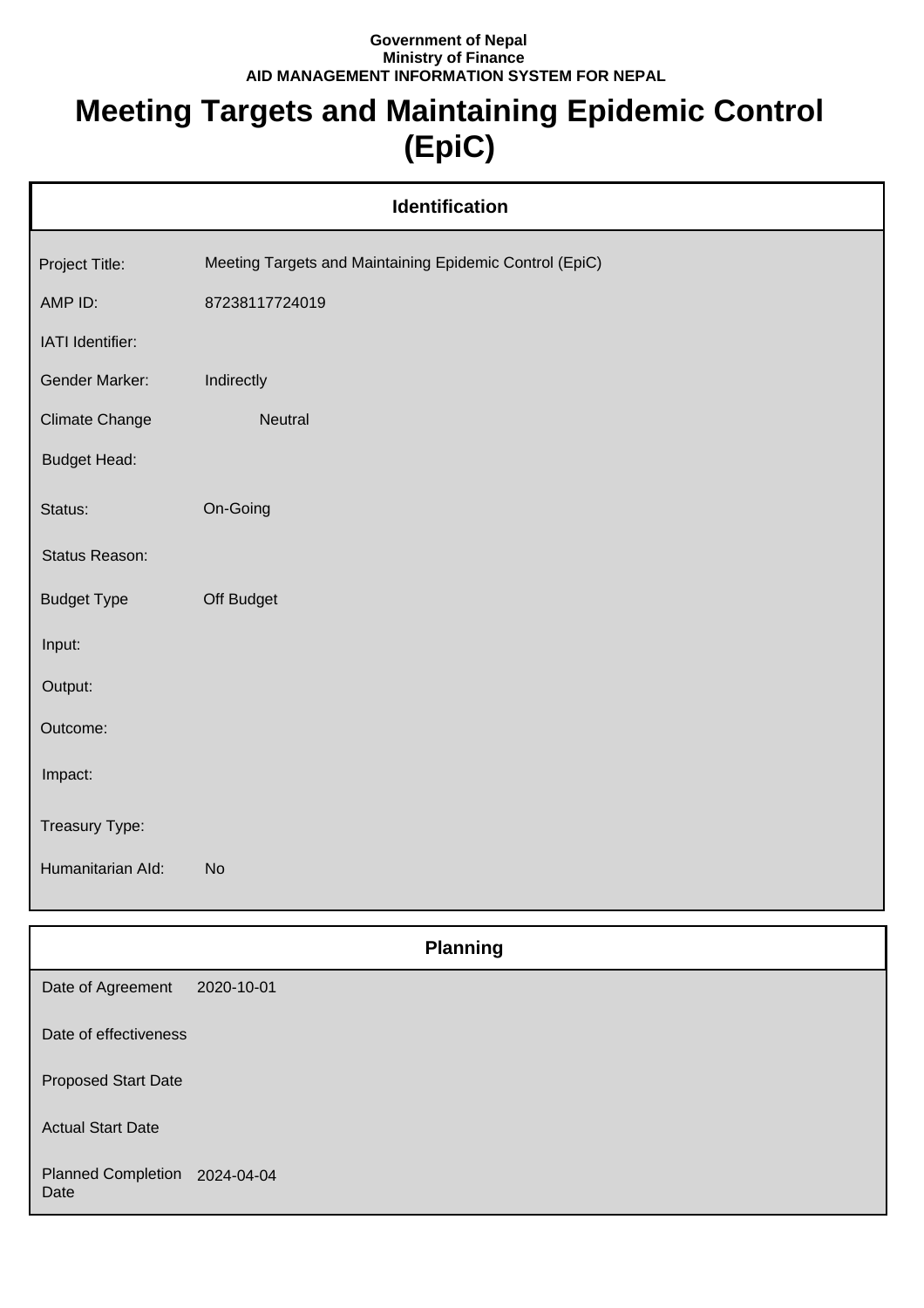| Location     |            |
|--------------|------------|
| Location     | Percentage |
| <b>NEPAL</b> | 0.0%       |

| <b>National Plan</b>                                                                    |            |
|-----------------------------------------------------------------------------------------|------------|
| Program                                                                                 | Percentage |
| [Health and Nutrition ] [Social Development Policy ] [National Development Plan (NDP) ] | 100.0%     |

| <b>Sector</b>                        |            |
|--------------------------------------|------------|
| Sector                               | Percentage |
| Nepal Sector Classification HEALTH 0 | 100.0%     |

| <b>Implementing/Executing Agency</b>      |        |  |
|-------------------------------------------|--------|--|
| <b>Implementing Agency</b>                |        |  |
| U.S. Agency for International Development | 100.0% |  |
| <b>Executing Agency</b>                   |        |  |
| U.S. Agency for International Development | 100.0% |  |
| <b>Responsible Organization</b>           |        |  |
| Ministry of Health and Population         | 100.0% |  |
| Donor                                     |        |  |
| U.S. Agency for International Development | 0.0%   |  |

| <b>Funding</b>                                   |                       |                    |                               |            |                     |
|--------------------------------------------------|-----------------------|--------------------|-------------------------------|------------|---------------------|
| Transaction<br>Date                              | Type of<br>Assistance | Mode of<br>Payment | Post Earthquake<br>Assistance | Commitment | <b>Disbursement</b> |
| <b>U.S. Agency for International Development</b> |                       |                    |                               |            |                     |
| <b>UNDISBURSED BALANCE</b>                       |                       |                    | null                          |            |                     |
|                                                  |                       |                    |                               |            |                     |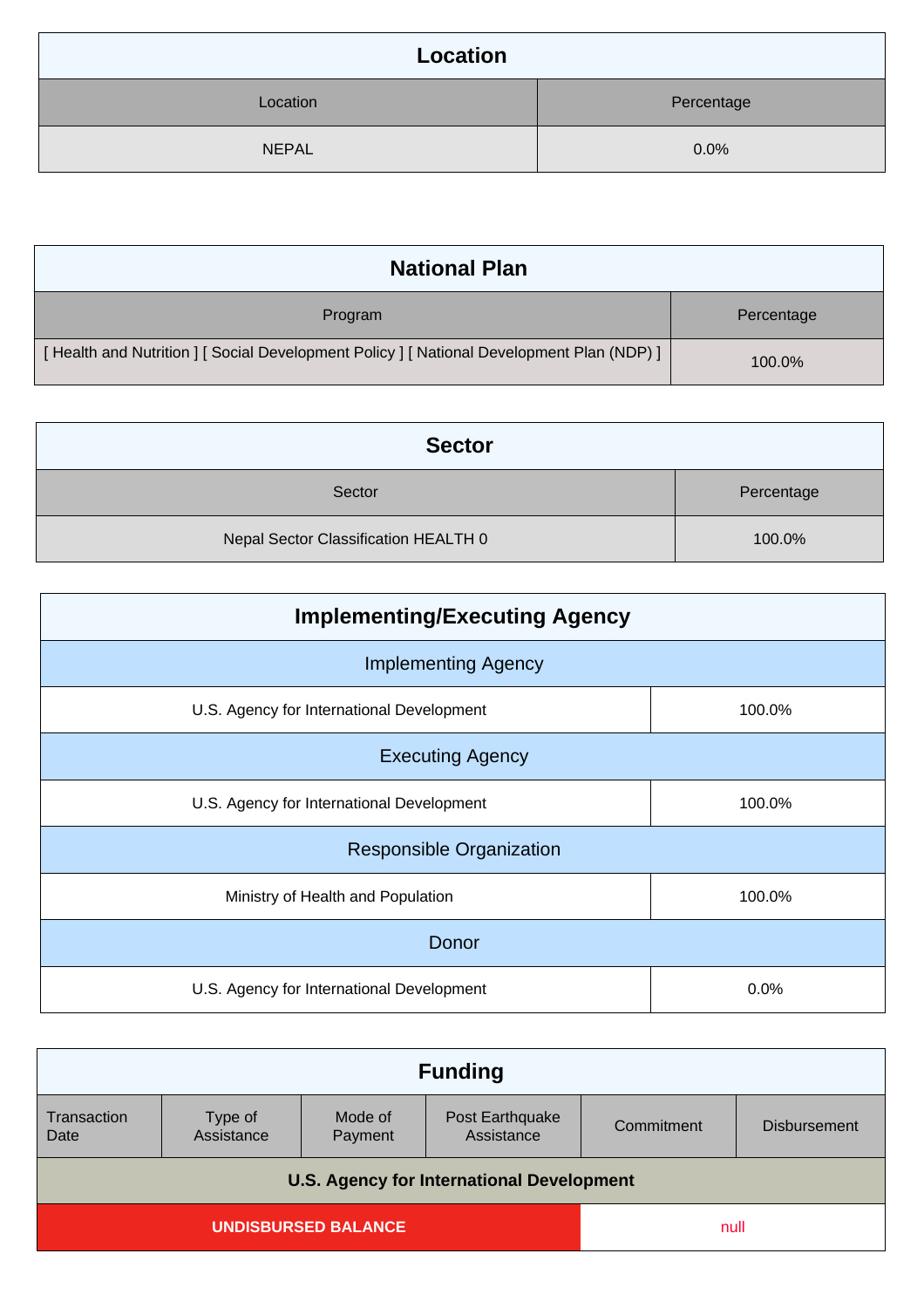| Transaction<br>Date | Type of<br>Assistance                             | Mode of<br>Payment | Post Earthquake<br>Assistance | Commitment | <b>Disbursement</b> |
|---------------------|---------------------------------------------------|--------------------|-------------------------------|------------|---------------------|
|                     |                                                   |                    | <b>Actual</b>                 |            |                     |
| 10/1/2020           | <b>Technical</b><br>Assistance<br>Standalone)     | Reimbursable       | No                            | 34,000,000 | 0                   |
| 10/12/2020          | Technical<br>Assistance<br>Standalone)            | Reimbursable       | No                            | Ю          | 5,296,896           |
| 5/7/2021            | <b>Technical</b><br>Assistance<br>(Standalone)    | Reimbursable       | No                            | n          | 2,593,486           |
| 9/15/2021           | Technical<br>Assistance<br>(Standalone)           | Reimbursable       | No                            | Ю          | 1,543,967           |
| 12/6/2021           | <b>Technical</b><br>Assistance<br>(Standalone)    | Reimbursable       | No                            | 0          | 3,197,855           |
| 10/1/2020           | In-Kind Support                                   | Reimbursable       | No                            | Ŋ          | 450,000             |
| 4/30/2021           | In-Kind Support                                   | Reimbursable       | No                            | 0          | 3,000,000           |
| 5/7/2021            | In-Kind Support                                   | Reimbursable       | No                            | Ю          | 2,000,000           |
| 7/23/2021           | In-Kind Support                                   | Reimbursable       | No                            | 0          | 7,500,000           |
| 8/24/2021           | In-Kind Support                                   | Reimbursable       | No                            | 0          | 520,000             |
|                     |                                                   | <b>Total</b>       |                               | 34,000,000 | 26,102,204          |
|                     | Total (U.S. Agency for International Development) |                    |                               | 34,000,000 | 26,102,204          |
|                     | <b>UNDISBURSED BALANCE</b>                        |                    |                               |            | 7,897,796           |

| <b>Progress Achieved</b>       |
|--------------------------------|
| Progress Achieved:             |
| Key Problems:                  |
| Steps Taken to Solve Problems: |